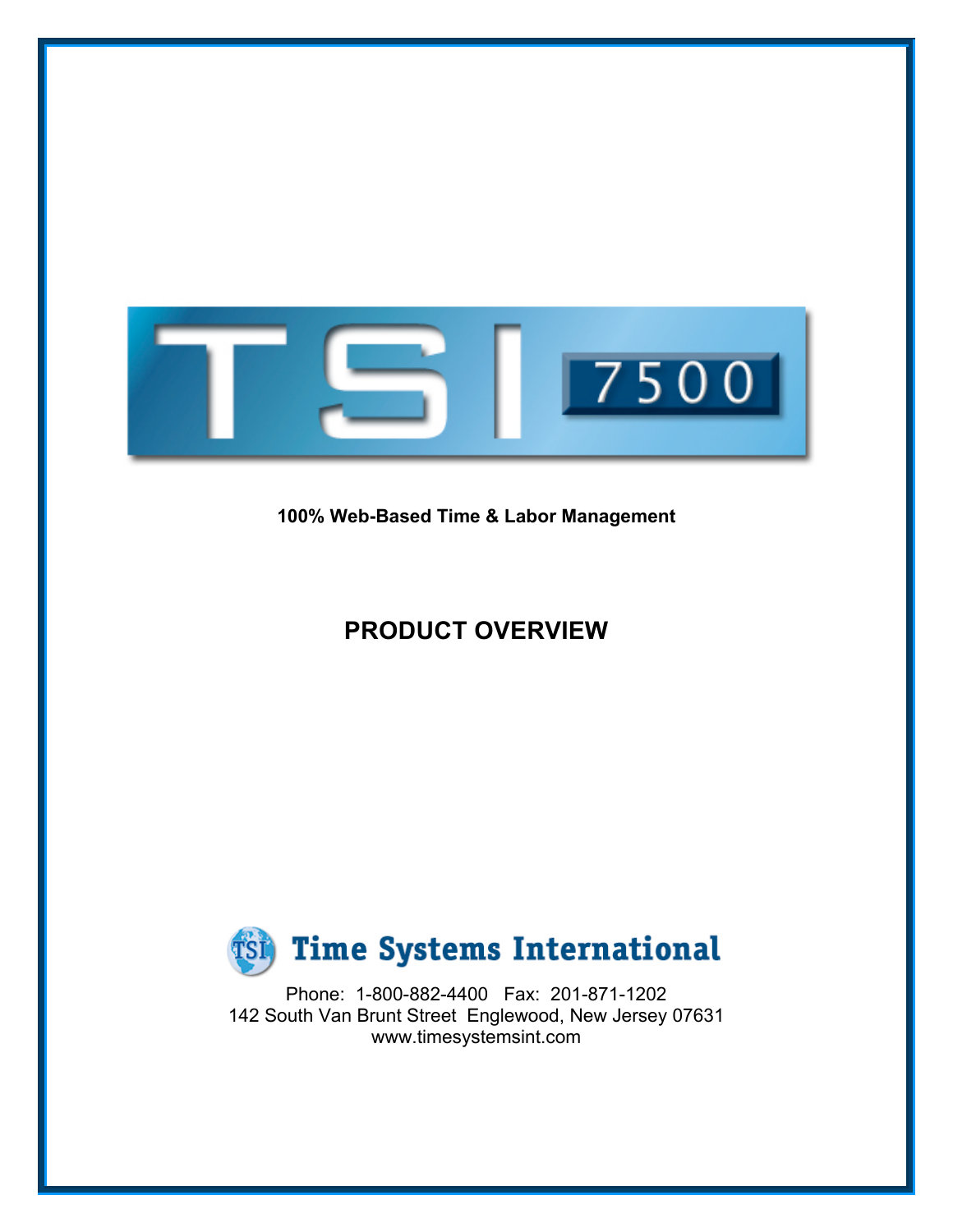#### PRODUCT OVERVIEW:

TSI-7500 is a comprehensive 100% Internet browser based Time and Labor Management system. TSI-7500 utilizes the latest in Microsoft Browser based technology, allowing it to run on virtually any platform (Windows, Macintosh, Linux, AS400, etc). All you need is a connection to the Internet and a browser.

TSI-7500 is a simple to use, cost effective system which completely automates your time & attendance needs as well as job costing, data collection, labor scheduling, benefit accruals, and much more.

TSI-7500 utilizes the latest advancements in database programming and technology to bring you one of the fastest and most sophisticated time & attendance data collection systems on the market today. TSI-7500 automatically calculates employee time and wages using your specific payroll policies and produces valuable management reports which help control overpayment of employees and ensure proper distribution of labor costs. This full featured and comprehensive management tool will help you gain greater control over productivity and provide the accuracy needed in your business operations.

TSI-7500 offers you all the benefits that come with automating your time and attendance. Additionally, by adding the power of the Internet, TSI-7500 can offer even more:

**• No Startup Expense:** No hardware or software installation required. All you need is Internet access.

**• Pay As You Go:** Since there is no startup expense, TSI-7500 requires no capital outlay. No longer do you have to "Wait until it's in the budget." Since the TSI-7500 service is charged on a monthly basis you can, "Try it, if you don't like it, cancel the service. You only pay for what you use".

**• Time Systems International Administers the System:** No need for costly MIS or TI maintenance. TSI-7500 is hosted in a secure environment. Time Systems International provides mirror backup servers, redundant Internet connections, UPS power system with backup diesel generators, and 24 hour monitoring. This alone would cost you more than the monthly charge for the service.

**• Time Systems International Secures Data:** The SSL security protocol provides data encryption, server authentication, message integrity, and optional client authentication for a TCP/IP connection. Data is backed up every night and moved to a remote location for added security.

**• Rapid Deployment:** Let's say your opening 20 new locations in different states and one in Europe, and you need the system installed by Tuesday, what do you do? With TSI-7500 you just give them the Internet address and the installation is done.

**• Immediate Return On Investment:** What's the bottom line? What do all these benefits mean? With TSI-7500, you will save money starting Day One. **No other system can offer the same results!**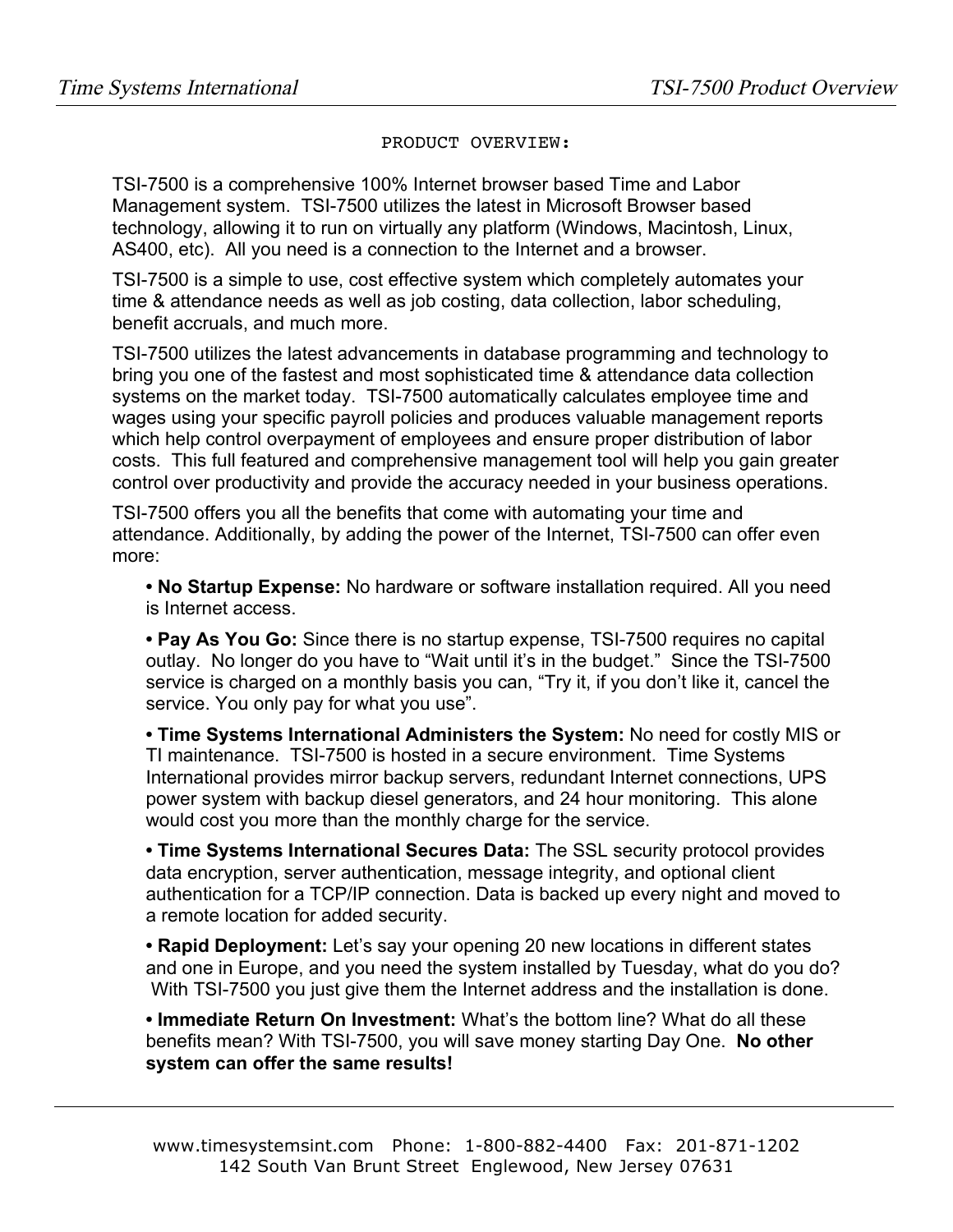#### **TIME & ATTENDANCE AUTOMATION:**

TSI-7500 enables you to completely automate the following tasks:

- Employee time & attendance calculations
- Attendance Tracking
- Gross wage calculations
- Application of payroll policies
- Data input for payroll processing
- Interface to third-party payroll services
- Distribution of personnel by department, job, step, operation and task
- Employee messaging
- Employee Self Service
- Benefit Accruals and tracking
- Leave Requests & Approvals
- Report generation
- **Scheduling**
- Status Board

**REMEMBER!**... Since TSI-7500 is completely menu-driven and easy to use, it can be quickly mastered by those with little or no prior computer experience.

## **OPTIONAL HARDWARE:**

Although TSI-7500 does not require a data collection terminal, TSI-7500 supports a variety of badge and biometric data collection terminals, and Hand Biometric Data Collection Terminals (time clocks). Instead of the standard PC web entry, these terminals can be used to capture and transmit data from your employees to TSI-7500. Key features of these terminals are:

- simplified "Swipe & Go" operation. The contraction operation.
- **✔** Terminals which can communicate to your **✔** Lock out employees from punching at
	-
	- RS485 (Multiple Local Terminals) (Hand Biometric only).
	- Modem (Remote Terminals)
	-
- **✔** Terminals which can collect information via:
	-
	- Magnetic Stripe Badges (Standard) **terminal.**
	- Bar Code Badges (Optional)
	- Finger or Hand Biometrics (Optional)
	- Proximity Badge (Optional)
	- Bar Code Wand (Optional)
- **✔** Terminals which allow your choice of **✔** Proven reliability and durability through comprehensive keypad data input or extensive testing and trouble free
	- computer via: unauthorized time. Supervisor overrides • RS232 (Standard) **provide for authorization of overtime.** 
		- Ethernet (Optional) **✔** Supervisors can look up, add, delete, or print out punches at the terminal.
		- Keypad (Standard) **✔** Durable wall mount to secure the

www.timesystemsint.com Phone: 1-800-882-4400 Fax: 201-871-1202 142 South Van Brunt Street Englewood, New Jersey 07631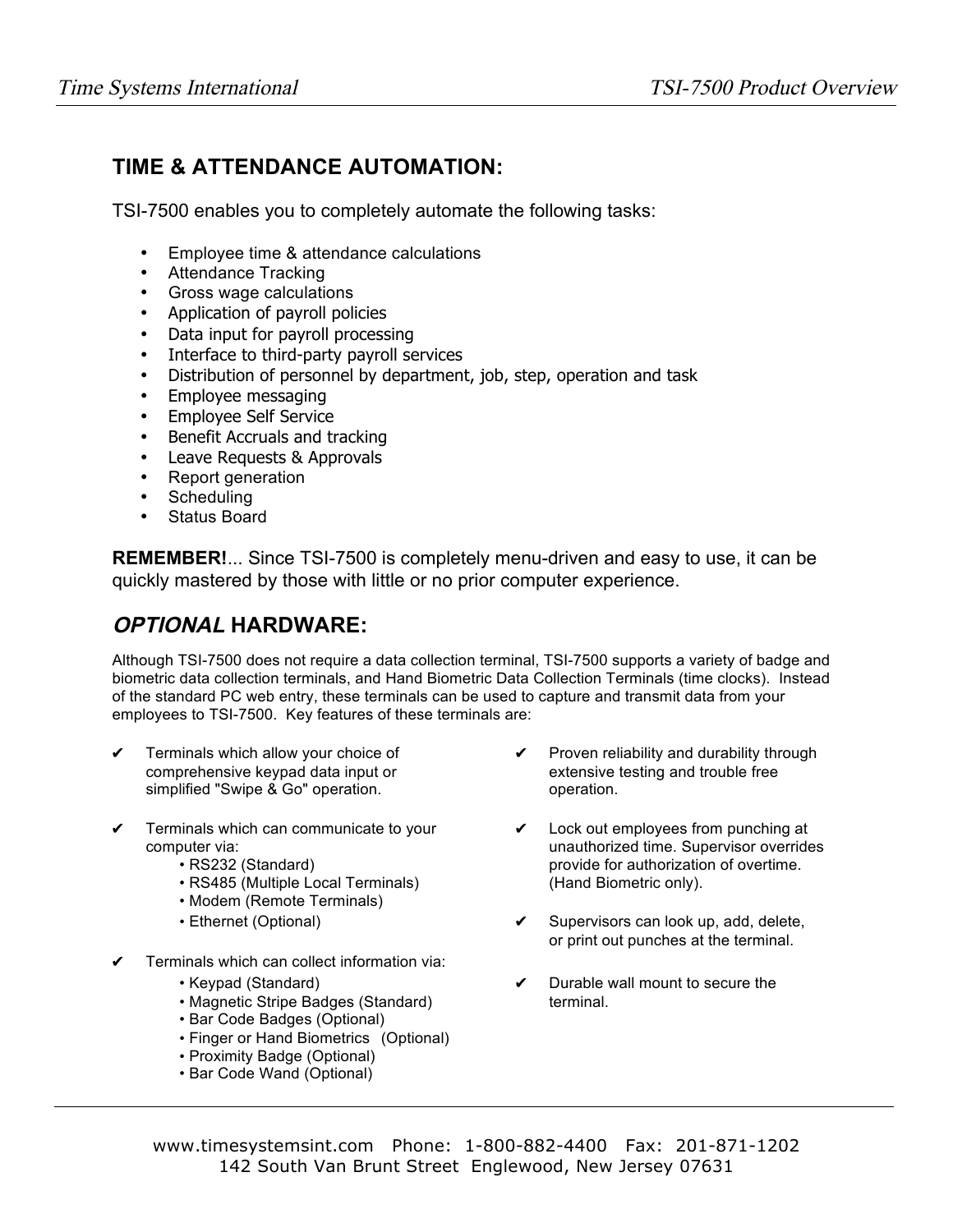- **✔** Function keys that can allow for the **✔** An internal lithium battery, which
	- Daily IN/OUT Punches
	- Lunch IN/OUT Punches
	- Break IN/OUT Punches
	- Dept/Job Transfer
	- Tips

#### **TSI-7500 SYSTEM HIGHLIGHTS:**

**✔ Ease of Use** - TSI-7500 is a user-friendly menu-driven program that uses color-coded screens to simplify its use. All processes are clearly marked and follow a common operating thread throughout. TSI-7500 allows you to select the sorting and browse window display order so that information can be arranged in an order most convenient to you. For example, you may want to sort employee selection listings by last name instead of employee number.

**✔ High Quality and Rapid Data Access** - To ensure optimum product quality, TSI-7500 was designed in accordance with industry standards for software development using Microsoft SQL Server, which is known to be one of the most powerful database systems available.

**✔ Multi-User** - TSI-7500 supports unlimited concurrent users. This means that multiple supervisors can edit data and run reports at the same time.

**✔ No Need For a Dedicated Computer** - TSI-7500 operates both "on-line" and "off-line" modes of operation. Employees using the employee login page will have their punches immediately posted to reports and timesheets (on-line) for administrators. Each employee will have a unique ID and password to access their own personal page. Employees utilizing other Series, or Hand Biometric Time and Data Terminal(s) will have their data processed at your request (off-line). With the TSI-7500 Auto Process Function, you can automatically poll the data from the terminals, completely process the data, and generate system reports. This can be done unattended at night, which frees up your computer during business hours and provides you with the information you need the next morning!

**✔ No Limitations** - TSI-7500 has no limit on the number of employees, data collection points, schedules, pay rules, departments, jobs costing levels, security and benefits. It is designed to grow as your business grows!

**✔ Employee Scheduler** - TSI-7500 allows you to quickly scroll through and edit an employee's schedule. Once a schedule is set, the system remembers it so you never have to re-enter schedules. Global Scheduling lets you schedule groups of employees in one step. TSI-7500 can also copy existing schedules to an individual or group of employees and makes it easy to assign rotating schedules.

**✔ Flexible Reporting** - All time & attendance reports can be generated on daily, weekly, bi-weekly, semi-monthly or monthly. This feature gives you the ability to run monthly, quarterly, year-to-date reports on any totals right up to the last time the terminal was polled. An e-mail notification option is also available when reports are available.

**✔ Flexible Lists** - Lists of employees, shifts, payroll policies, departments, badges, schedules, benefits, and more can be generated at any time in reports section.

**✔ Punch IN/OUT for Lunches and Breaks or Auto Deduct Time** - Rules may be set up to prevent payment of long lunches or to dock tardy returns.

capture of: protects data in case of power failure.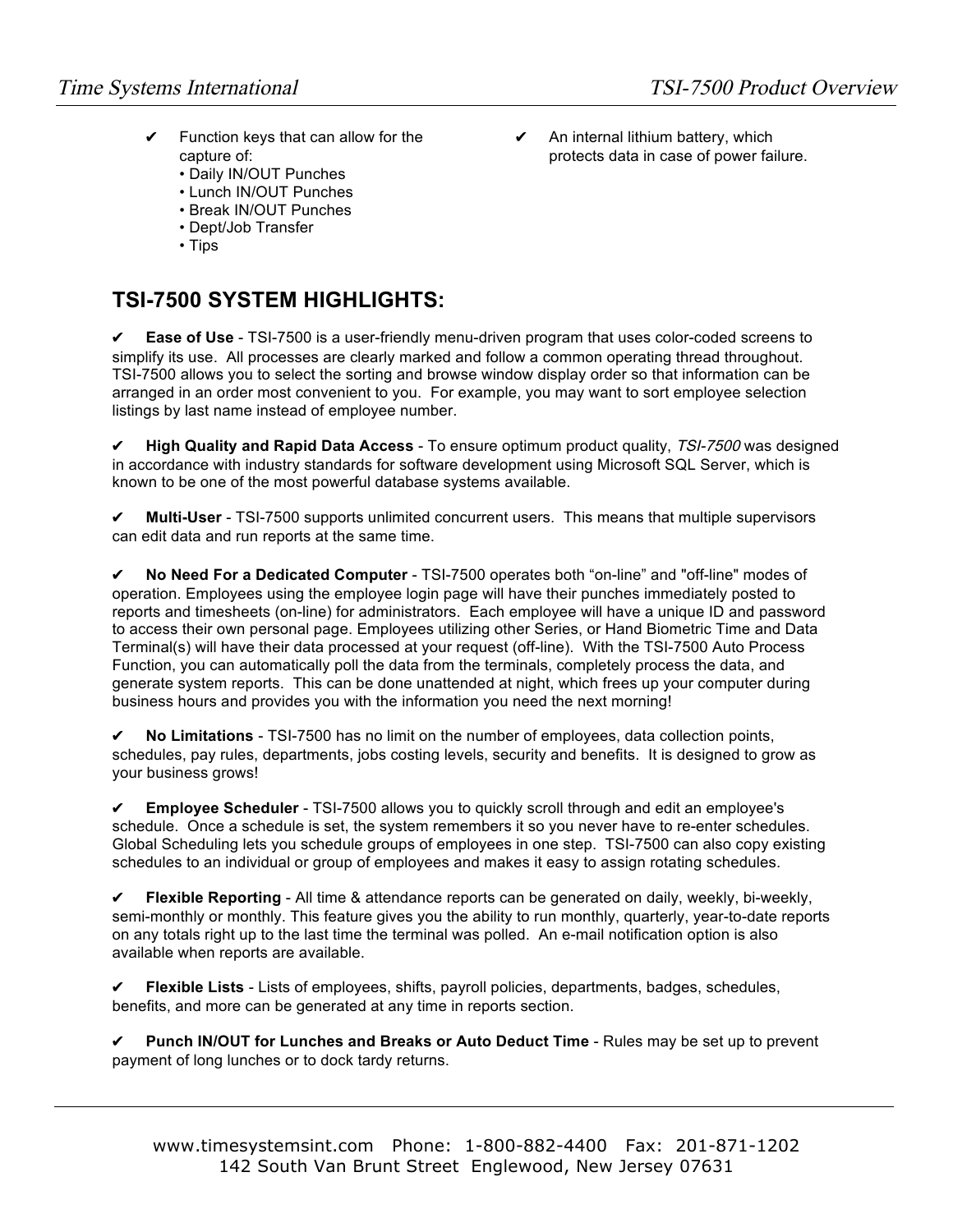**✔ Flexible Shifts** - TSI-7500 supports an unlimited number of shifts, plus unusual shifts such as flex, split, and staggered start.

**✔ Flexible Rounding** - TSI-7500 supports an unlimited number of time rounding rules.

**✔ Shift Differentials by the Day of the Week** - TSI-7500 allows you to apply differentials for each day of the week to accommodate the specific needs of your company.

**✔ Wages** - Employees may be assigned a department wage, which can be changed within each department.

**✔ Online Timesheet Center** - TSI-7500 contains an online Timesheet editor. The Online Timesheet page allows you to edit the employee's punch information right on the employee's timesheets. The Online Timesheets page can display a time card for any pay period in the system and allows for supervisor approval of employee time.

**✔ Two Levels of Overtime** - TSI-7500 supports two levels of overtime on both a daily and weekly basis. You may also pay overtime if a specific number of consecutive days are worked or on unscheduled days. Shift differentials can also be calculated.

**✔ Supports Multiple Pay Periods** - TSI-7500 supports weekly, biweekly, semi-monthly, and monthly pay periods. Employees on different pay periods can run concurrently on the same system.

**✔ Allows Employee Transfers** - Employees may perform labor level transfers at the terminal. This allows the employee's time to be broken down between different departments, jobs, etc. within your company.

**✔ Automatic Daylight Savings Time** - TSI-7500 automatically adjusts time for Daylight Savings Time (DST). Employee times are automatically adjusted accordingly.

**✔ Auto Punch Correction** - TSI-7500 automatically compensates for employee double punching as well as wrong entries by accepting only the last punch made when the terminal is used multiple times within a configurable amount of time.

**✔ Cross Punching** - Employees may punch at any terminal (PC or data collection). This allows them to punch IN on one terminal, perform a department transfer on another, then drive 40 miles and punch OUT at a remote site.

**✔ Control Unauthorized Overtime** - Supervisors can control overtime at the computer or right at the time clock. With the optional Access Control & Profile Lockout Module, employees can be locked out from punching outside their normally scheduled work time. Early IN punches and late OUT punches are eliminated. Customized messages such as **YOU'RE TOO EARLY**, **NOT SCHEDULED**, **SEE SUPERVISOR**, **START AT 8:00AM** may be sent to the employee as to why they were locked out. Supervisors can authorize a block of overtime or specific segments of overtime. They may also override the lockout to authorize the extra work time. This helps TSI-7500 pay for itself in a short period of time.

**✔ Report Punch Exceptions** - TSI-7500, allows you to define attendance codes and generate an Attendance Report to list anyone punching outside of their assigned time frame(s).

**✔** On Premises Reports - With TSI-7500,, you can instantly find out who's out, who's in, and which department they are currently working. These reports will greatly assist you in tracking your employee's whereabouts, as well as their productivity. The Attendance Report tracks early, rounded, on-time, graced, docked, and late punches.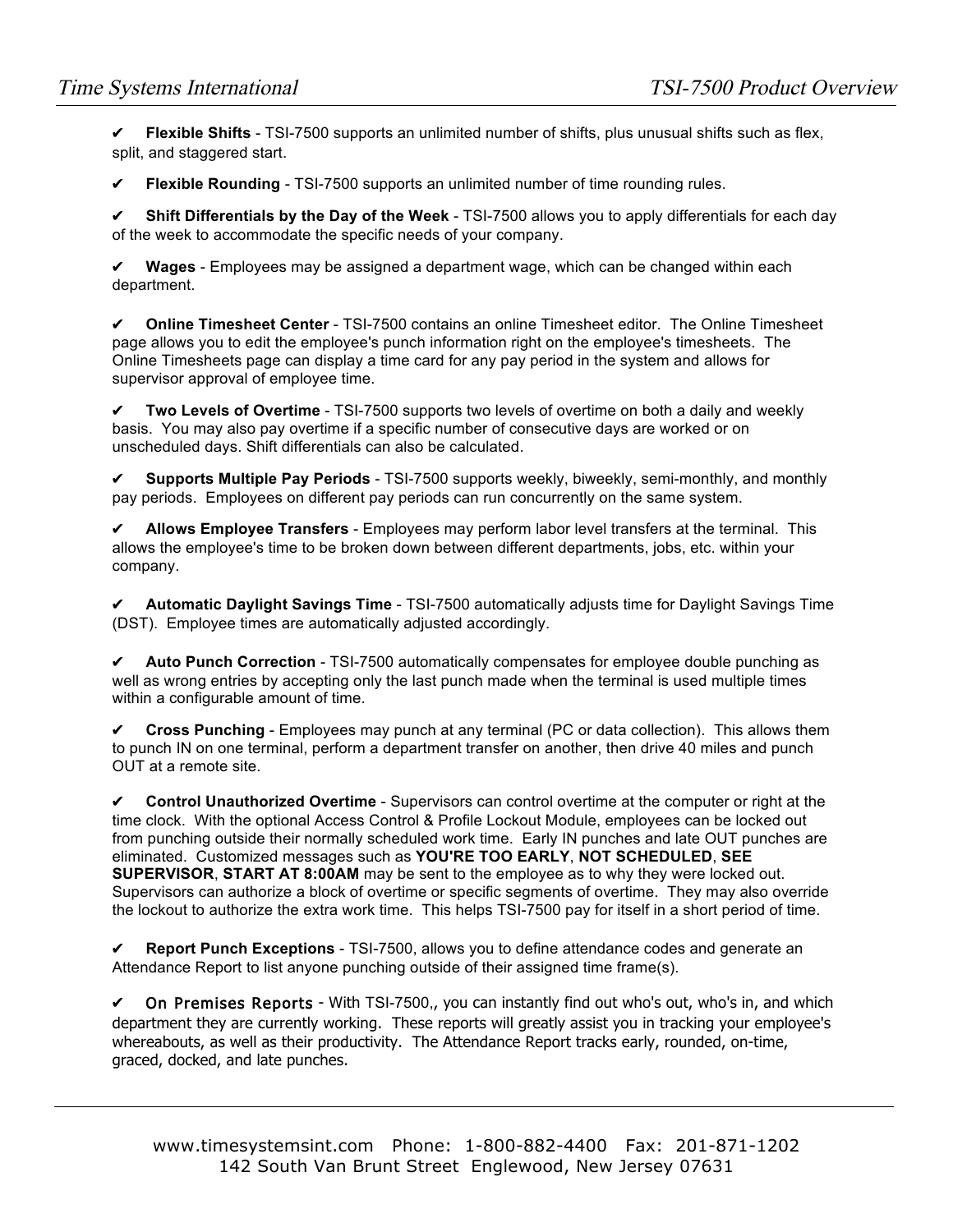**✔ Multitudes of Reports -** Listed below are a few examples of the numerous reports that come standard with TSI-7500.<br>Summary of Hours

- - Hours Paid by Department Weekly Summary of Hours Project Wages
	-
	- Pay Type Details Tardy Tardy Tardy Employee Earnings<br>• Time Sheet In/out Times Scheduled Work Absence Summary Payroll
- Timesheets Job Cost vs. Charge
	- -
		-
		- Scheduled Work Absence Summary Payroll

**✔ Variable Field Lengths** – Employee, department, and job numbers can be up to 20 alphanumeric characters.

**✔ Bar Code Entry** - TSI-7500 supports bar code entry from a wand, gun, or external slot reader. These devices can be used for entering such items as department numbers, employee data, etc.

**✔ Online Time Card Editing** - TSI-7500 contains two online punch editors - Online Time Card and the Approval Editor. Both allow you to edit the employee's punch information right on the employee's time card. The difference between the two is that the Online Time Card Editor can display a time card for any pay period in the system, whereas the Approval Editor automatically displays only those time cards that need approval. Both editors contain a Benefit Entitlement Window which allows you to see if an employee has a particular benefit available to them before it is given. This eliminates overpayment of employee benefits.

**✔ Security** - Each user must enter a Login name and Password before they can access the TSI-7500 Main Screen. The system can limit the user by features accessible depending on security policies.

**✔ AM/PM or Military Time** – TSI-7500 and the data collection terminals can be programmed to display time in either AM/PM or military time format.

**✔ Change Key Field Names** - Another attractive feature of TSI-7500 is the ability to change the names of key fields and automatically have all the menus and reports change to reflect the new name. For example, if your company doesn't have "Departments", but has "Cost Centers", simply change the name "Department" to "Cost Center" and all references to Departments will automatically change to Cost Centers.

**✔ User Defined Custom Fields** - In addition to the user modifiable fields described above, TSI-7500 allows you to define an unlimited number of fields in the employee master record. These fields can be used to track items such as birthdays, spouse's name, driver's license number, emergency number, payroll categories etc.

**✔ Terminal Download** - TSI-7500 allows you to define the tables, prompts, and operating parameters used by your terminal(s). The system downloads this information to the terminal so that it operates using your company's terminology, not ours.

**✔ Background Polling** - With TSI-7500, terminals can be polled at any time with no interference to employee punching. Auto-process can be running in the background and updating the database with new punches while you are editing data and running reports.

**✔ Multi-Terminal Installations** - TSI-7500 can support an extensive number of data collection terminals and Hand Biometric terminals. A single system can support any combination of modem, RS232, RS485, and Ethernet terminals.

**✔ Payroll Interface** - TSI-7500 comes standard with a payroll export feature that allows you to send data to an in-house payroll system. Direct exports to many of the major payroll companies are also included in the system.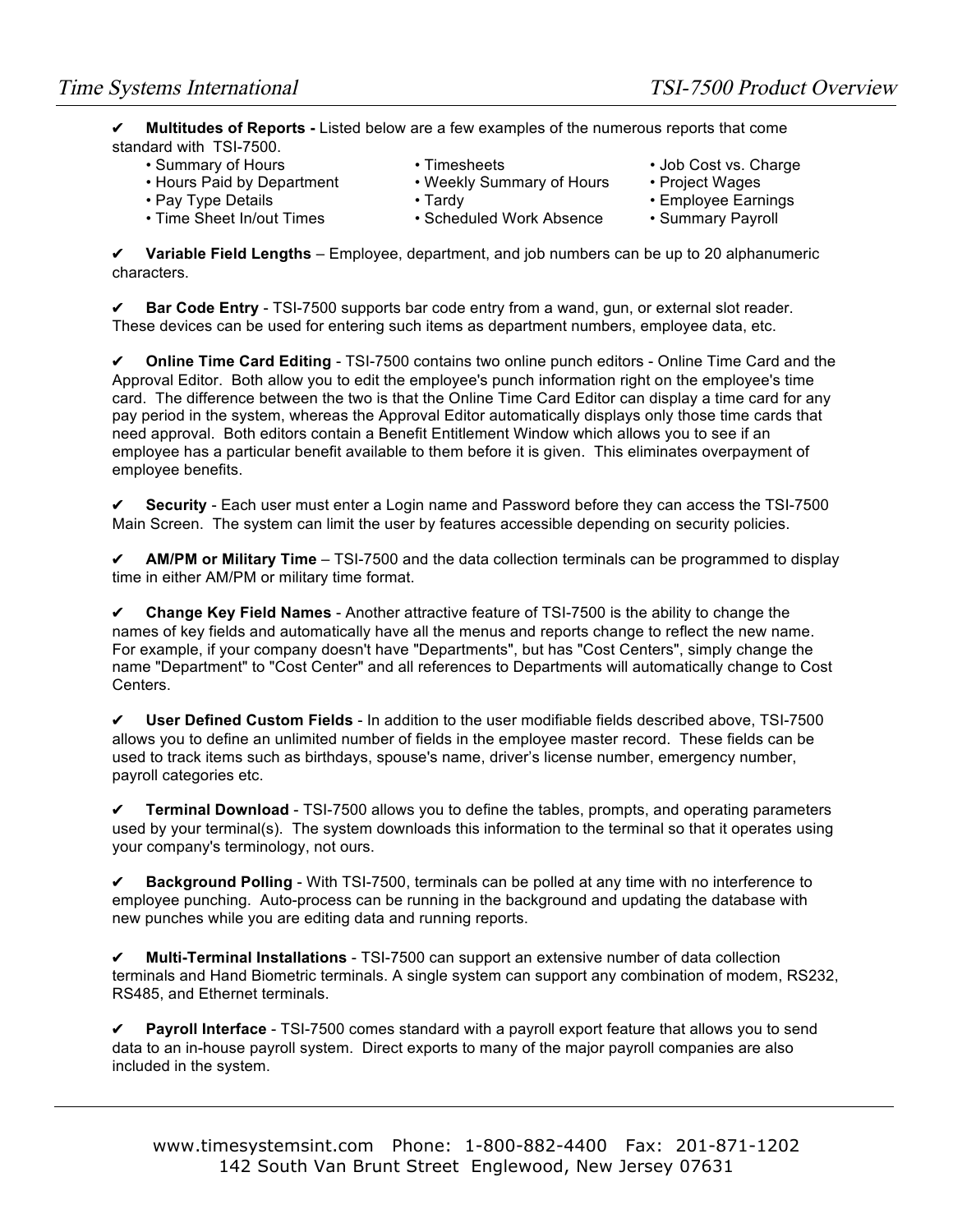**✔ Supports Remote Locations** - TSI-7500 can be purchased with a modem terminal, which enables remote locations to transfer their time & attendance data over standard phone lines to the host computer. The terminals may be programmed with an "Answer Window" to answer the telephone only at a specified time(s). When using the Auto-process Function, the system allows you to use a standard phone line and automatically dial-up the terminal at night or during non-business hours, which eliminates the need for a dedicated phone line.

**Easy for Employees to Use** - With a simple swipe or key press, TSI-7500 takes less of your employee's time than a mechanical time clock. The terminal's easy to read display assists your employees. Accept and Reject tones also assist employees and help to reduce errors.

**✔ Hours/Wage Breakdowns** - TSI-7500 will show you how many labor hours and/or dollars were spent, not only by employee but also by department and job.

**✔ User Definable Pay Type Categories** - Categories can be added to cover items such as vacation, sick days, personal time, holidays, jury duty, warning notices, expenses, etc.

**✔ One Step Global Entries** - If you need to make a punch entry, schedule a change, or default change that affects a group of employees, TSI-7500 will let you make it once and apply it to all employees or employee in a group.

**✔ Auto Holidays** - TSI-7500 lets you define certain days as holidays. Qualifying factors such as number of days of employment, must work the day before and/or day after, and others, control who will receive holiday benefits. TSI-7500 will automatically give holiday time to employees who are eligible, so you no longer have to manually track and add them.

**✔ Benefit Tracking** - TSI-7500 lets you define what benefits you want to track. This includes: sick time, vacation time, personal time, or any other defined category of time. Administrators can setup rules to correspond with company policies. Times accrued, used, left and granted are all tracked by the system. This data can be view by employees and edited/viewed by administrators.

**✔ Control Overtime** - The Approaching Overtime page helps you schedule/manage employees without paying unnecessary overtime. This page shows the employee's work hours for the week. With this knowledge, supervisors can see employees who are not likely to accrue overtime.

**✔ Audit Trail** - TSI-7500 keeps a complete Audit trail on all changes, additions and deletions made to transactions. Easy views allow administrators to track changes made by supervisors. TSI-7500 does not limit the amount of Audit trail history the system will keep on-line.

**✔ Exempt/Salaried Employee Support** – TSI-7500 allows you to define employees as exempt. Exempt employee can be required to clock in/out, in only, or not at all. Hours can be calculated from actual or scheduled. Reports can break out exempt employees. Payroll exports can export only exceptions.

**✔ Import/Export** - TSI-7500 contains a built-in import/export function that allows you to bring data into the system and export data out to other software packages using standard formats like CSV and XML. In addition, TSI-7500 contains direct data exports to several major payrolls including Paychexs, ADP and Payroll Associates

**✔ Flexible Printer Support** - TSI-7500 utilizes the Windows printer setup. This feature provides the highest level of printer flexibility and support.

www.timesystemsint.com Phone: 1-800-882-4400 Fax: 201-871-1202 142 South Van Brunt Street Englewood, New Jersey 07631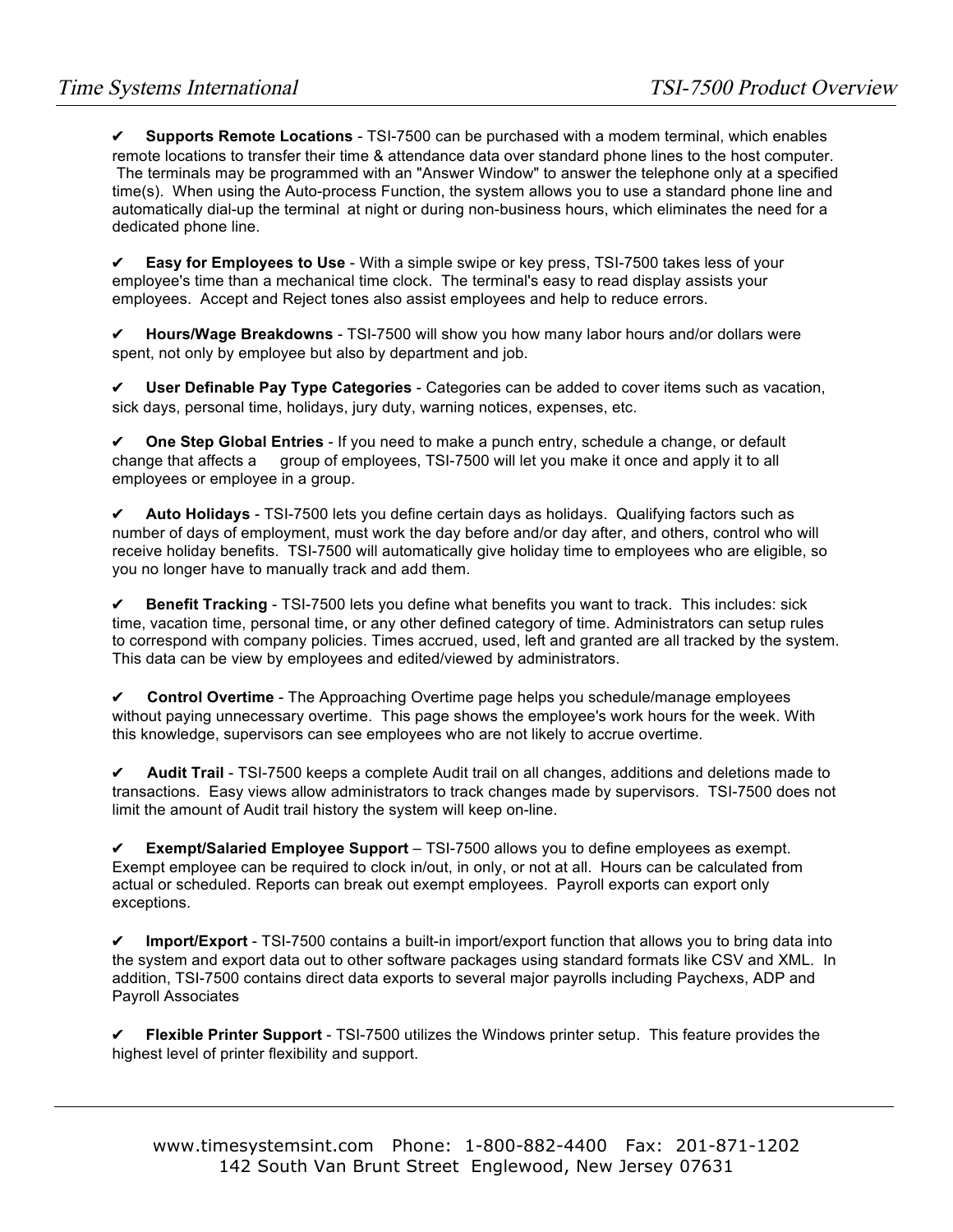**✔ Employee Messaging** - TSI-7500 allows you to send employee messages from TSI-7500 to the employee's who are logging in onto their TSI-7500 account. Messages can be anything from displaying the employee's name when they punch, to telling them what job to work on.

**✔ Employee Requests** - TSI-7500 allows employees who have internet access to request vacation, sick, personal, etc time off. Once the employee requests the time off, the manager can either approve or deny the request. The employee can then see what the status of the request is. The manager also has the ability to see a calendar which shows all of the approved requests for the other employees which they have access to.

**✔ Employee Time Sheet Submittal –** For employees that will not be "punching" in and out, TSI-7500 allows for time submittals through an on-line timesheet. Employees can submit times as well as exceptions, such as sick, vacation, etc.

**✔ Employee Reviewer –** TSI-7500 allows employees to perform all normal time clock functions at their PC. Employees can review: their time card, transactions, schedules and benefit balances.

**✔ IP Access Security** – An IP access policy is a group of rules, or a template, that describes which IP addresses are permitted access to this site. The ability to punch in/out can also be limited by an IP access policy. Employees can be restricted to clock in/out from specific IP address or range of addresses.

**✔ Job Costing** – TSI-7500 includes Job Costing which enables you to accurately track time and labor costs and distribute them by up to 15 labor levels. It allows for a more detailed breakdown of cost information, which can be reported in both hours and dollars.

**✔ Benefit Accruals** - The Benefit Accruals Module allows you to automatically update employee benefit balances based on your company's current rules. TSI-7500 supports a number of accrual cycles and allows for changes to employee accumulators based on their tenure. TSI-7500 also allows forecasting of benefits such as Vacation to prevent over-drawn benefit balances.

**✔ Bell Ringing** - The Bell Control Module allows you to define a bell ringing schedule and send it to the clock which activates a user supplied bell, alarm, or other audible signaling device. Each bell can be defined by a day-of-week, time-of-day, and ring duration. TSI-7500 can ring up to 336 bells per terminal, per week.

**✔ Schedule Lockout** - The Access Control & Profile Lockout Module allows you to define intervals of time in which employees can enter a punch at the terminal. You can lockout or warn employees who attempt to punch IN or OUT at times other than their scheduled shift. This module provides control of punching by time of day and day of week. Supervisors can override these lockouts if desired.

**✔ Telephony** – Telephony Time & Data entry system allows employee to punch via any standard telephone/cell phone. With Telephony employees can clock IN/OUT, lunch IN/OUT, break IN/OUT, perform Department, Job, and Step transfers, and review current and previous week's hours. Employee specific caller ID lockout and profile lockout are also supported. Telephony is easy to setup via user definable "text to speech" voice prompts.